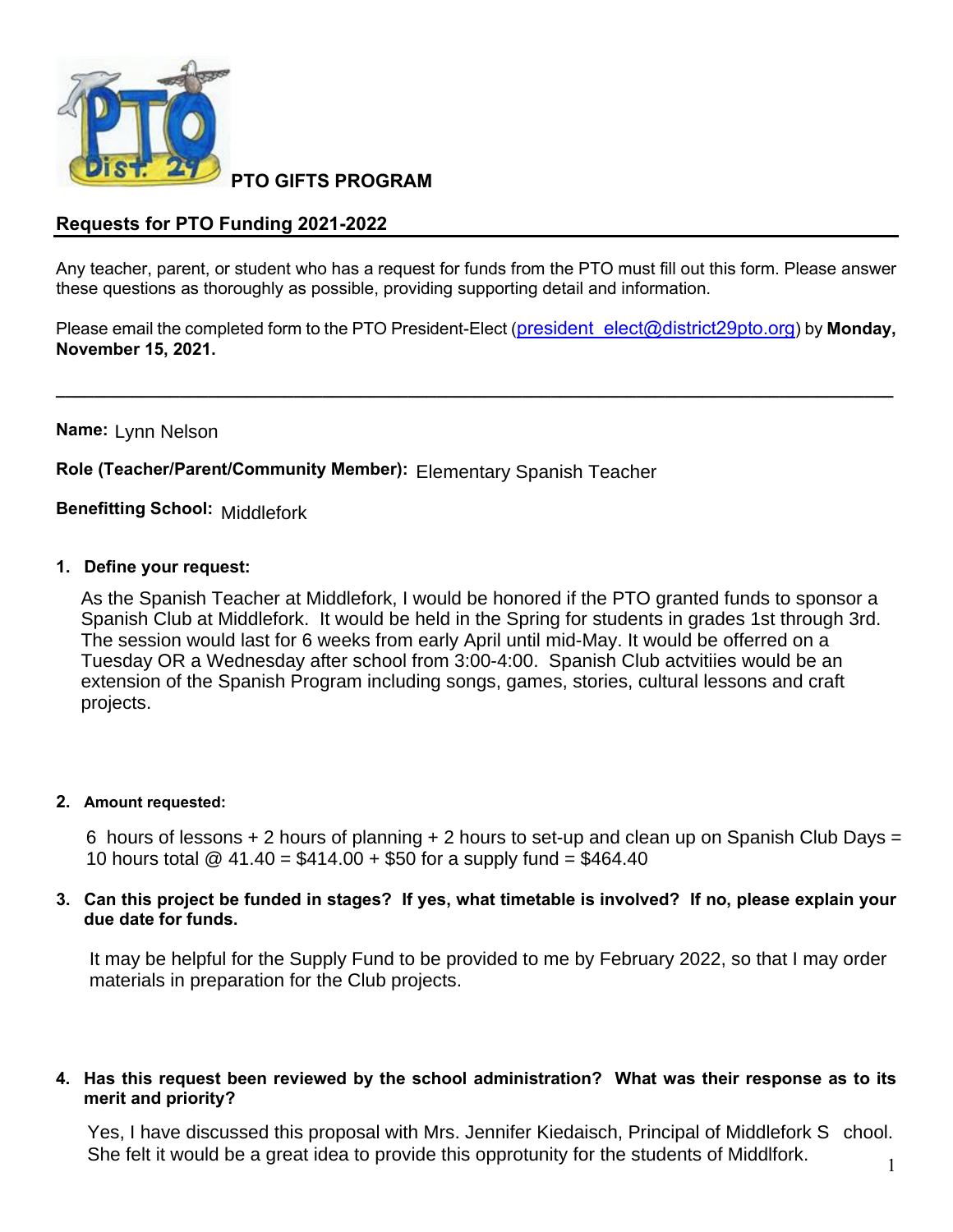## **5. Number of Students that will be impacted or benefit from your request:**

I was hoping to provide this opportunity for 12-18 students depending upon student interest.

#### 6. Is this a one-time request or do you envision needing additional PTO funds in the future or long **range? If you will require additional PTO funds, please explain why this cannot be added into your annual budget.**

I am reaching out to you this year to request funding for the Spanish Club due to the lack of funds available for Clubs through SREA. There may be a possibllitiy for the union to fund the Spansih Club in the future. I will request funds for Spanish Club from SREA at the start of the 2022-2023 school year.

### 7. What is the intended goal of your request? Would it have any other uses or applications? Is this a **start up program or is it enhancing an existing program? Use additional paper if needed.**

The goal of this request is to provide students who enjoy learning Spanish an additional opportunity to continue to nurture their language acquistion and their knowledge of Hispanic culture. I first lead Spanish Club at Middlefork in the Winter of 2020, though I was unable to complete the second session due to COVID.

# **8. What are the long range benefits of your request?**

Having Spanish Club at Middlefork will celebrate the enthusiasm the students have learning a second language. A Spanish Club will promote and support the established Spanish Program at Middlefork. What a great way to foster positivity and pride for language learning and becoming more culturally aware of the world!

**9. If you are requesting a capital asset/investment, please provide a minimum of two options/pricing quotes on the item and attach to this form. Please identify your first choice and why.**